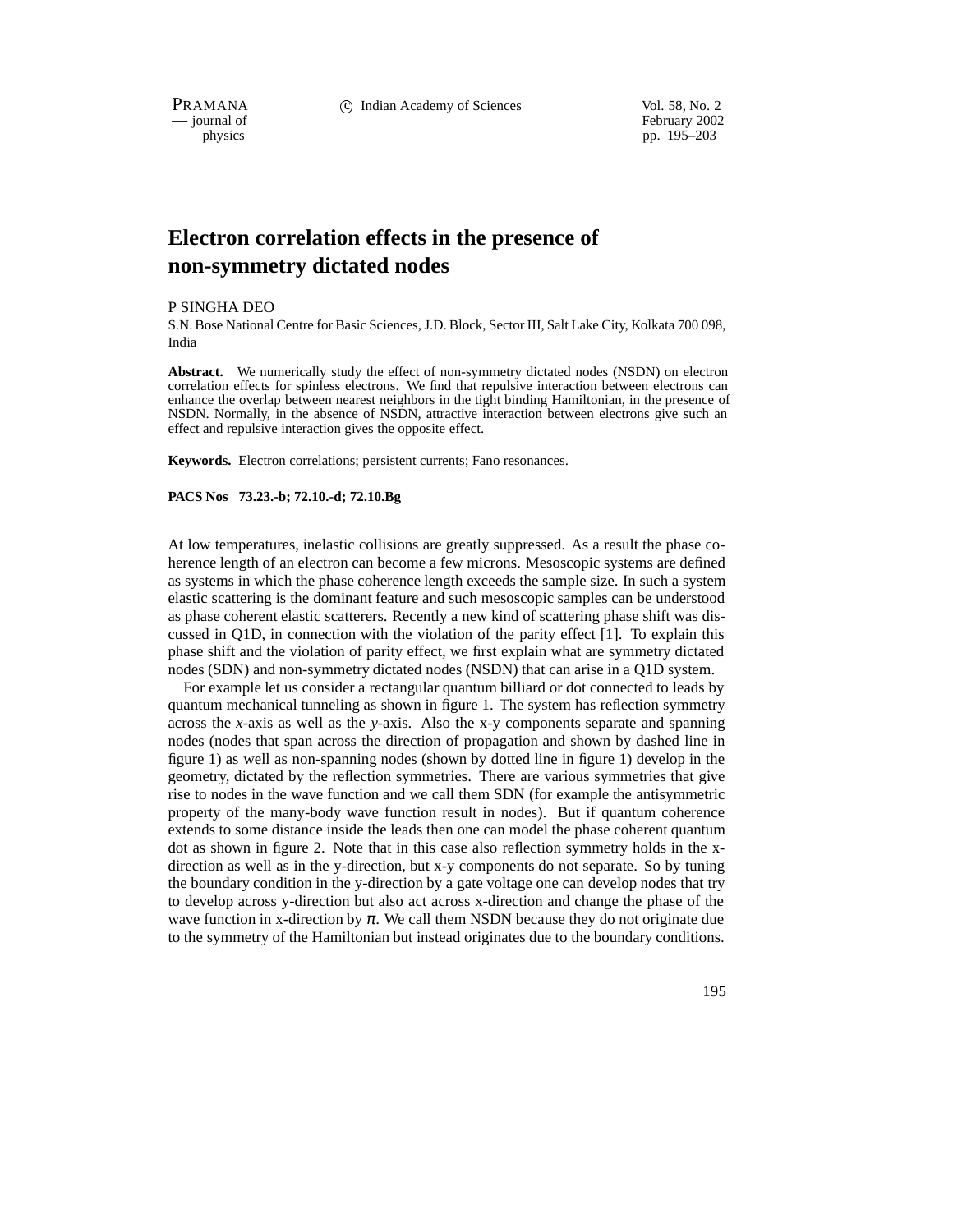



**Figure 1.** A rectangular quantum billiard or quantum dot, weakly coupled to leads. The dotted line is along the *x*-axis and the dashed line is along the *y*-axis.

**Figure 2.** A more realistic model for the quantum dot of figure 1.



**Figure 3.** Two one dimensional quantum wires of equal lengths, AB and CD, shown by solid lines, placed along x and y directions, respectively. The origin  $(x = 0, y = 0)$  is at the mid point of AB. (a) CD is not connected to AB. (b) CD is connected to the mid point of AB.

There are many configurations of such NSDN, the simplest one was discussed for the stub geometry (shown in figure 3) in ref. [1], and further elaborated here. Consider for example two finite one-dimensional quantum wires of equal length, AB and CD placed perpendicular to each other as shown in figure 3 by the solid lines. When CD is completely detached from AB as shown in figure 3a, the quantum mechanical wave function in AB and CD in the ground state is shown by the dotted lines. They are basically the ground state wave function in an infinite potential well in one-dimension (1D). As is known to us,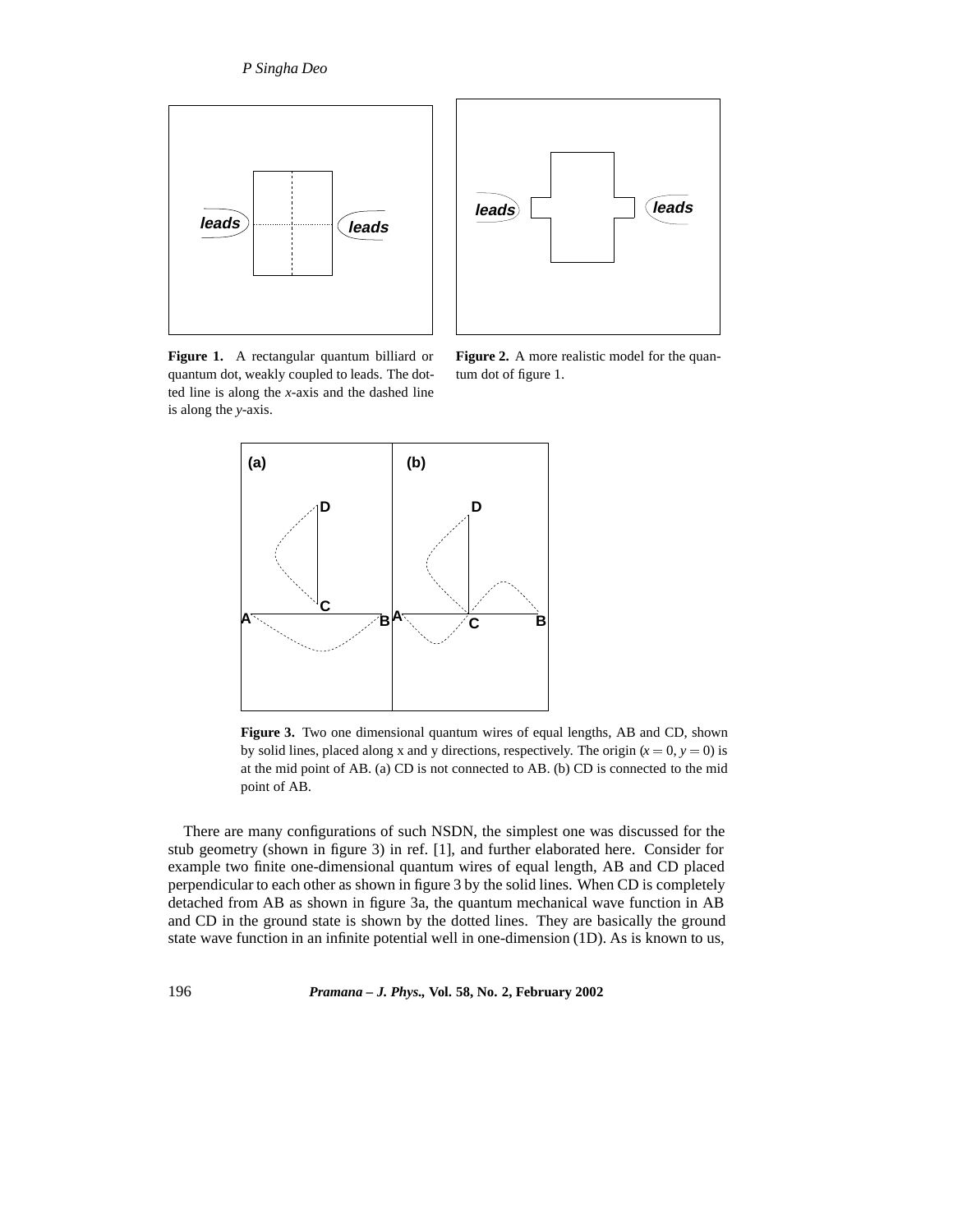## *Non-symmetry dictated nodes*

the ground state wave functions are by symmetry, even parity states without any nodes, except at the boundary. But when CD is attached to AB to give a T-shaped stub structure as shown in figure 3b, then CD forms a node at C, which is also the midpoint of AB. The wave function in this case is again shown by dotted lines and the wave function between A and B is no longer an even parity state but an odd parity state. The node at C between A and B does not originate from the symmetry of the Hamiltonian and is not a symmetry dictated node (SDN). It is rather forced by the boundary condition in the y-direction and is a NSDN. An infinitesimal change in the length of CD makes this node disappear and then we have no node between A and B. The node at C induces a phase change by  $\pi$  and when we join A and B together to form a ring-stub system, we also get persistent currents without parity effect, as parity of the persistent currents is sensitive to the number of nodes in the wave function [2].

When semi-infinite leads are attached to A and B in figure 3b then the transmission amplitude of the stub structure has zero-pole pair and one gets Fano resonances [3]. Fano resonances [4] are a very general feature of Q1D [5,6] systems in the presence of defects and the Fano resonances are characterized by a zero-pole pair of the transmission amplitude in the complex energy plane. At the energy corresponding to the pole a charge gets trapped by the scatterer and there is also an energy when there is a zero transmission across the scatterer. At the energy corresponding to the zero transmission, scattering phase shift discontinuously changes by  $\pi$  due to the NSDN [1]. It seems at present that this phase due to NSDN is necessary to understand the experimental results of refs [7–9]. Initial analysis of the experiments in terms of the captured charge and Friedel sum rule [10] revealed the shortcomings of applying Friedel sum rule to the quantum dot. The phase change due to NSDN can explain the experimental data, that was first proposed in ref. [11] and later discussed in refs [6,12–16]. Friedel sum rule in the presence of this NSDN has also been generalized in refs [14,15,17].

In this work we intend to show that this NSDN greatly affects electron correlation effects. We will concentrate on the situation when we have NSDN in the ring-stub geometry, that is when points A and B in figure 3b are joined together to form a ring ACB coupled to a stub CD. In order to diagonalize the electronic Hamiltonian (unlike ref. [18] where we are not interested in the positive charges and polarization) we will consider a lattice Hamiltonian as given below where the ring is made up of three sites (located at A, B and C) and the stub is made up of two sites (located at E and D) (see the inset to figure 4). Such a choice allows a NSDN exactly at the Fermi surface as we shall soon see. The isolated site energies are 0 and ignoring electron spin the Hamiltonian is

$$
H = -t\Sigma_{\langle ij\rangle} c_i^+ c_j + u\Sigma_{\langle ij\rangle} n_i n_j,\tag{1}
$$

where  $c_i$  is the electron destruction operator at site *i*,  $n_i = c_i^+ c_i$  is the operator that gives the occupation probability of site *i* and  $\langle ij \rangle$  means only nearest neighbors are considered in the sum. The two competing energy scales of an interacting electron system are parametrized by *t* and *u*. The possible way in which these parameters*t* and *u* modify electron correlation effects is known. For positive values, *u* plays the role of the Coulomb interaction strength between two electrons, that tend to make the electrons avoid each other and localize them as far from each other as possible while *t* plays the role of the quantum mechanical kinetic energy of the electrons that tends to make the electrons overlap with each other and delocalize. We choose the unit of energy such that  $t = 1$ , throughout our calculations.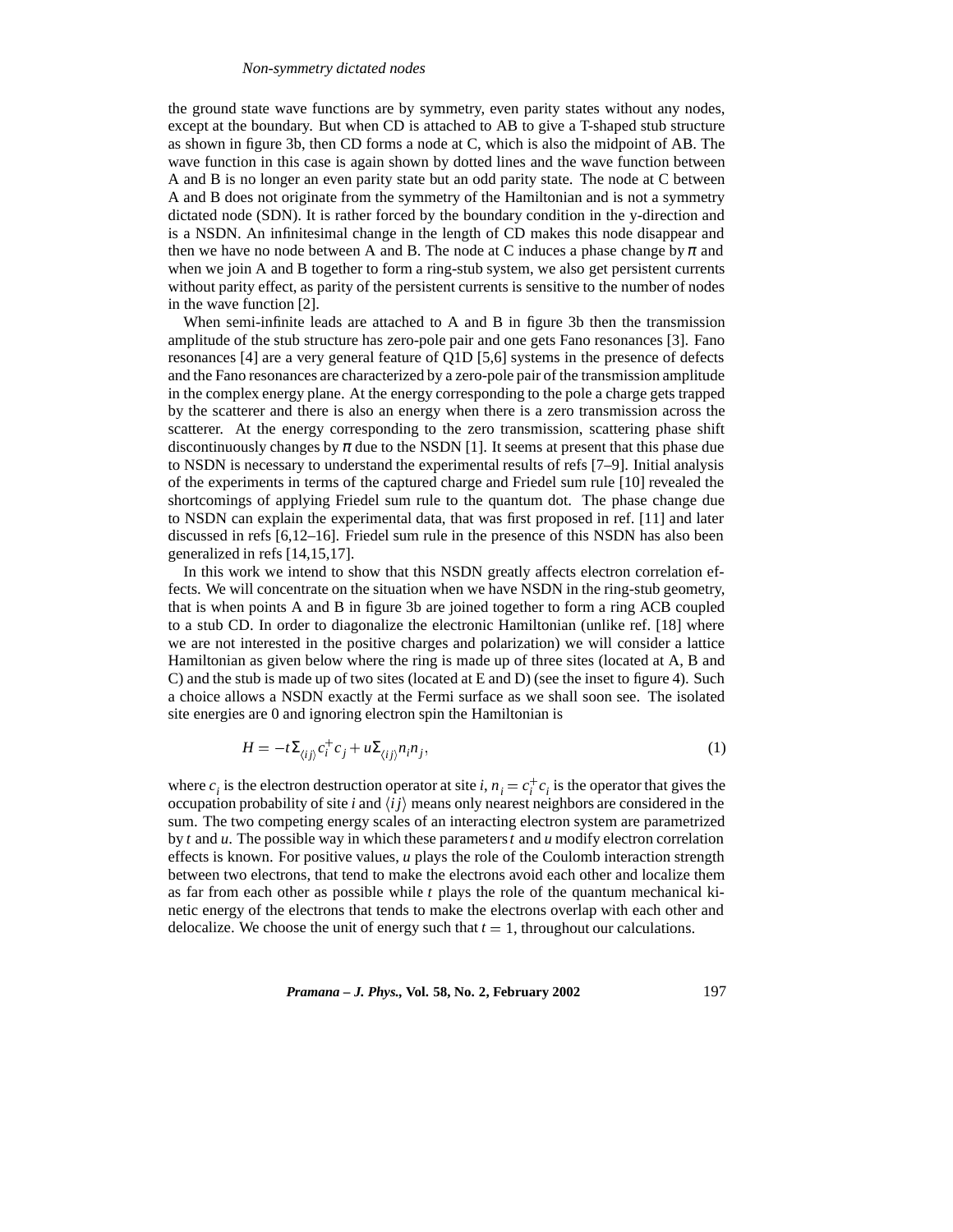

**Figure 4.** The inset shows a ring-stub geometry. When the ring is made up of three sites and the stub is made up of two sites, then there will be five single particle states in all. The energies  $(E)$  of these five states as a function of a dimensionless flux  $\alpha$ , through the centre of the ring is shown by the five solid curves.

In figure 4 we plot the single particle energies of the system when  $u/t = 0$ , as a function of the flux that penetrates through the centre of the ring ABC. It is known that the single particle states will disperse with the flux with a periodicity of  $\alpha = 2\pi \phi / \phi_0 = 2\pi$  [19]. Here  $\phi$  is the flux through the ring and  $\phi_0 = hc/e$ , is the flux quantum. Hence we plot the single particle eigenenergies, which will be five in number (shown by five solid curves) as there are five sites in all, from  $\alpha = -\pi$  to  $\alpha = \pi$  (i.e. in the first Brillouin zone). The ground state is diamagnetic as expected, i.e. increases in energy with the flux. A striking feature of the spectrum is that two of the states (the first excited state and third excited state) are independent of the flux. This is a purely quantum effect and analysed in ref. [20]. Wave functions in these states have NSDN, similar to what is shown in figure 3b, except that now A and B are joined. Since the node at C is a NSDN, the wave function does not extend across it and so does not enclose the flux and also does not depend on the flux. This does not happen for states with SDN. Hence if we put two electrons or four electrons in the system the NSDN will lie exactly at the Fermi energy. While in a finite system with discrete levels and large separation between single particle levels, one can tune the Fermi energy to coincide with the NSDN only for some special parameter values, it will not be so in a large system or in a system connected to leads.

If we put three electrons in the system then the Fermi surface will be far away from the NSDN and when we switch on *u* we will expect a competition between *t* and *u*. Although the outcome of this competition in the absence of NSDN is well-known, we will demonstrate it here in order to accentuate how the NSDN can change this outcome. For very large positive *u* one electron stays in the stub and two electrons stay in the ring, there being very little overlap between the stub and the ring. This agree with ref. [18], although the cases that can be studied within the model there corresponds to the two electron case and not the three electron case as considered here. For example, in figure 5 we plot  $\langle n_i \rangle$  at sites D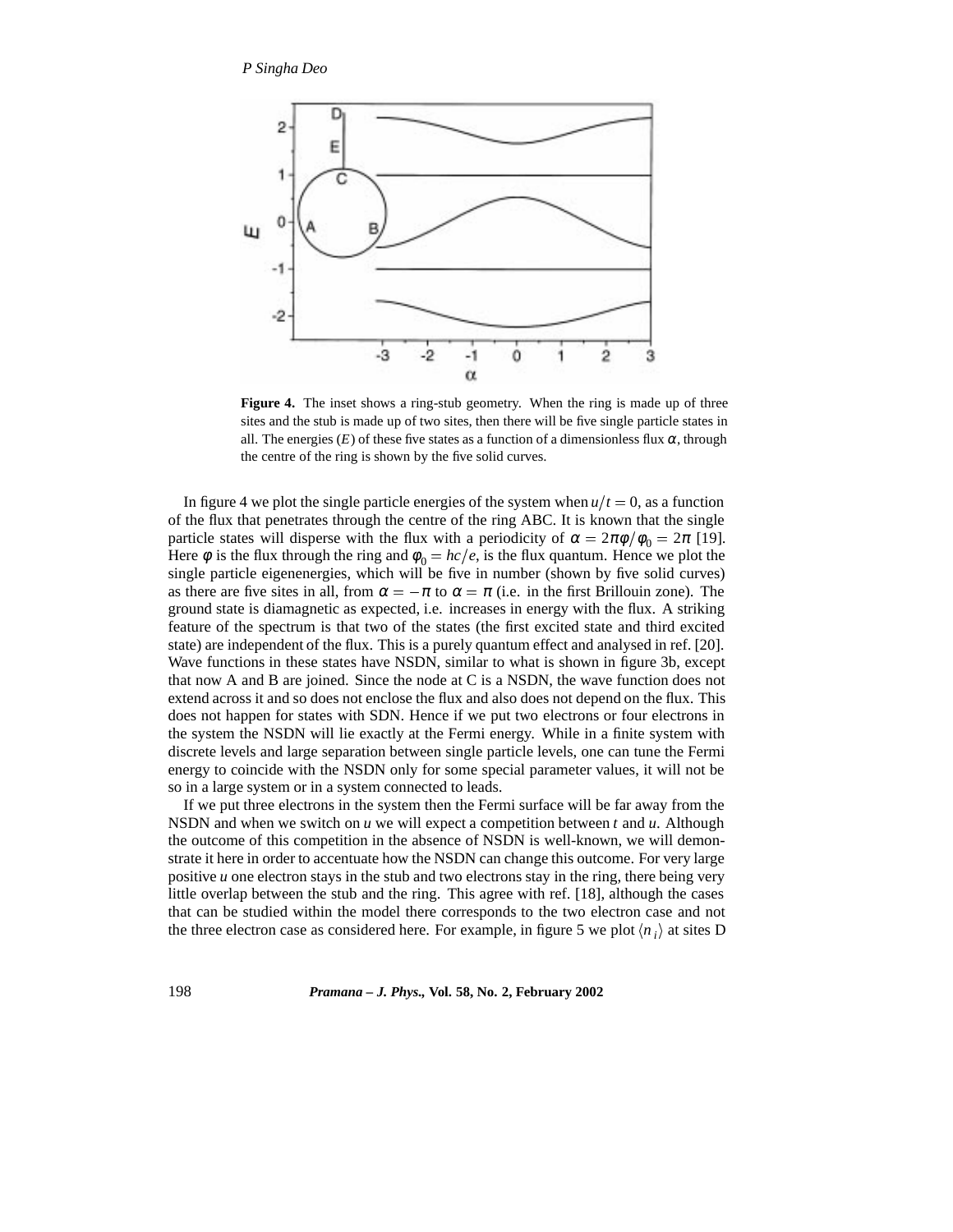#### *Non-symmetry dictated nodes*

and E versus  $\alpha$  for different values of  $u > 0$ . The dotted curve gives  $\langle n_D \rangle$ , i.e., expectation value of the operator  $n_i$  at the site D when  $u/t = 0$ . The short-dashed curve gives  $\langle n_E \rangle$ , i.e., expectation value of the operator *n<sub>i</sub>* at the site *E* when  $u/t = 0$ . The solid curve gives  $\langle n_D \rangle$ , when  $u/t = 1$ . The dashed curve gives  $\langle n_E \rangle$ , when  $u/t = 1$ . The solid curve is greater than the dotted curve at all flux values, i.e.,  $\langle n_D \rangle$  is enhanced by *u*, while the dashed curve is less than the short-dashed curve for all flux values, i.e.  $\langle n_E \rangle$  is reduced by *u*. Also note that the enhancement in  $\langle n_D \rangle$  is roughly the same as the reduction in  $\langle n_F \rangle$  i.e. enhancement in  $\langle n_D \rangle$ is at the cost of  $\langle n_E \rangle$  and transfer of charge between the stub and the ring is negligible. This means repulsive interaction kills the overlap of the wave function between the sites D and E. For the known competition between *t* and *u*, the single electron in the stub is localized and resides almost entirely in the site D.

Opposite effect will be seen for attractive interaction or for negative *u*. For large attractive interaction all the three electrons will try to cluster together and since the stub is made up of two sites only and cannot accomodate three electrons, for large negative*u* all the three electrons will stay in the ring. Hence for large and negative *u*, charge transfer between the ring and the stub becomes dominant and hides the effect that we want to study. But for small negative *u* i.e.  $|u|/t < 1$ , interaction will try to enhance the occupation probability at nearest neighbors. For example, in figure 6 we plot  $\langle n_i \rangle$  at sites D and E versus  $\alpha$  for different values of  $u < 0$ . The dotted curve gives  $\langle n_h \rangle$ , when  $u/t = 0$ . The short-dashed curve gives  $\langle n_E \rangle$ , when *u*/*t* = 0. The solid curve gives  $\langle n_D \rangle$ , when *u*/*t* = -0.5. The dashed curve gives  $\langle n_E \rangle$ , when  $u/t = -0.5$ . The flux values of the solid curve is less than the dotted curve while the values of the dashed curve is greater than the short-dashed curve. So for small values of  $u < 0$  one can clearly see that *u* tends to make  $\langle n_F \rangle$  to be roughly equal to  $\langle n_D \rangle$ , with small deviations due to charge transfer between the ring and the stub, i.e.  $\langle n_D \rangle + \langle n_E \rangle$  is not conserved.



**Figure 5.** This figure shows the expectation values of the operator for occupation probability at the sites E and D as a function of  $\alpha$ . Here  $u/t \geq 0$  and there are three electrons in the system.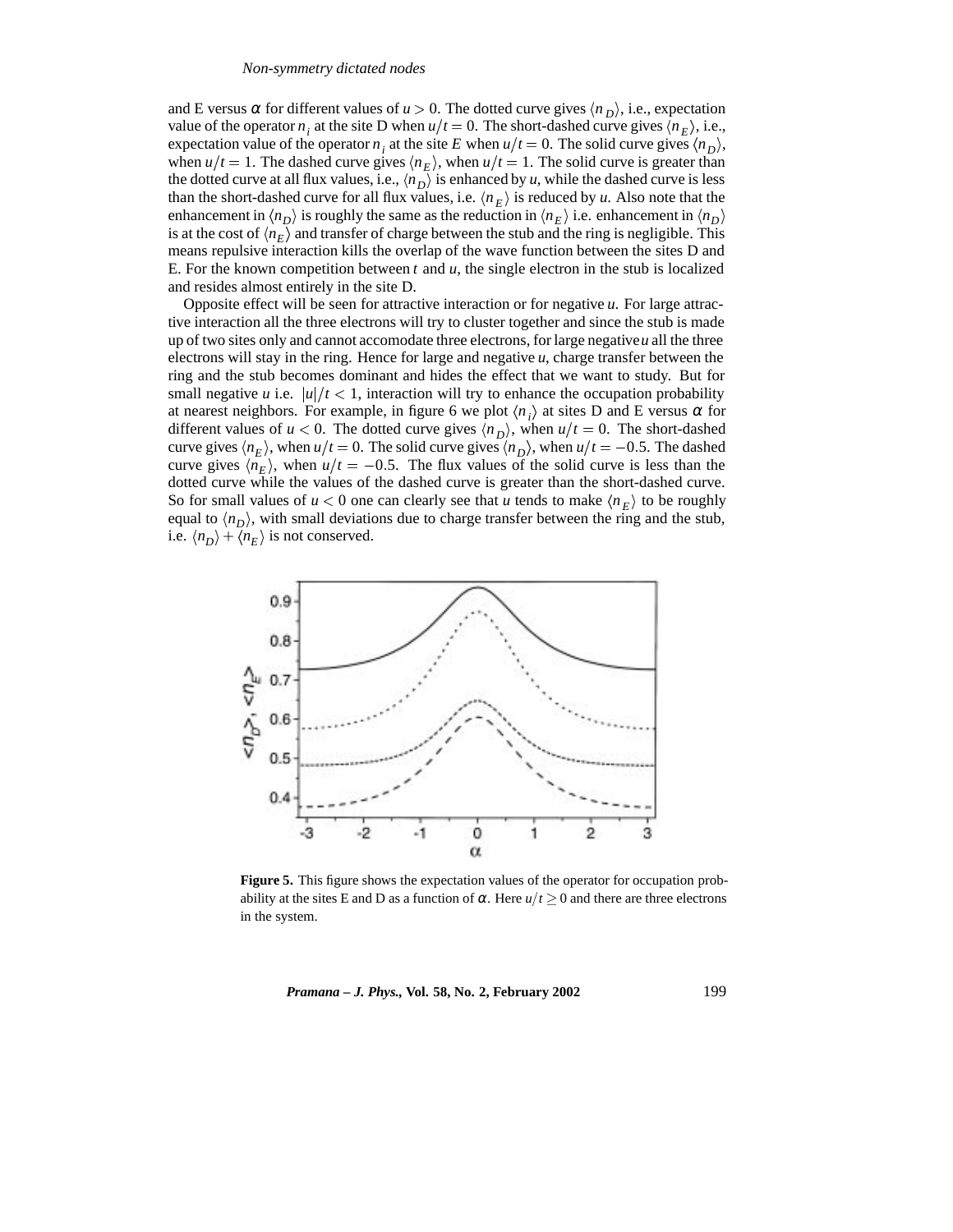

**Figure 6.** This figure shows the expectation values of the operator for occupation probability at the sites E and D as a function of  $\alpha$ . Here  $u/t \leq 0$  and there are three electrons in the system.

Next we consider the two electron system, i.e. the situation when the NSDN lies at the Fermi surface. In figure 7 we plot  $\langle n_{sub} \rangle = \langle n_D \rangle + \langle n_E \rangle$  when  $u/t = 0$  (solid curve),  $u/t = 1$ (dotted curve) and  $u/t = 100$  (dashed curve). Note that in the  $u/t = 0$  case for  $|\alpha| < |\alpha^*|$ ,  $\langle n_{\text{stub}} \rangle$  is roughly constant in  $\alpha$  and then it drops, signifying charge transfer between the stub and the ring. This is the case studied in ref. [18], however, unlike that in ref. [18], our calculations are exact and we consider the overlap between all possible states. When the stub and the ring are decoupled from each other, then the states in the ring will depend on  $\alpha$  but the states of the stub will not. So as a ring state change in energy with  $\alpha$  it can cross a stub state. In case of the parameters used in figure 7, for  $|\alpha| < |\alpha^*|$ , the isolated stub ground-state is lower in energy than the isolated ring first-excited-state while it is the opposite for  $|\alpha| > |\alpha^*|$ . If the ring and the stub were decoupled, for  $|\alpha| < |\alpha^*|$ , the total energy is minimized when we put one electron in the ground state of the isolated stub and one electron in the ground state of the isolated ring. But for  $|\alpha| > |\alpha^*|$ , total energy is minimized if we put both the electrons in the isolated ring, one in the ground state and the other in the first excited state, the isolated stub being empty. This is why the drop in  $\langle n_{\text{stab}}\rangle$  occurs in the coupled ring-stub system at  $|\alpha|=|\alpha^*|$ , where of course the kinetic energy parametrized by *t* tends to make the isolated ring and isolated stub states overlap, the overlap being the maximum when the isolated ring state and the isolated stub state become degenerate at  $|\alpha^*|$ . Also the NSDN results as a consequence of this degeneracy between the isolated ring state and the isolated stub state and affects the energetics of the system specially around  $|\alpha^*|$ . Now if we switch over to *u*, then as discussed before, it will try to destroy the overlap between the ring and the stub states. We can see from figure 7 that when we increase u then  $|\alpha^*|$  is pushed more towards the zone boundary and for very large *u* once again one electron is localized in the stub and one electron in the ring as if the stub and the ring are decoupled. One would expect that  $u$  will also destroy the overlap between the sites E and D and the electron in the stub will reside mostly in one of the two sites as  $u \rightarrow \infty$ . We will show below that actually the opposite happens due to the presence of the NSDN.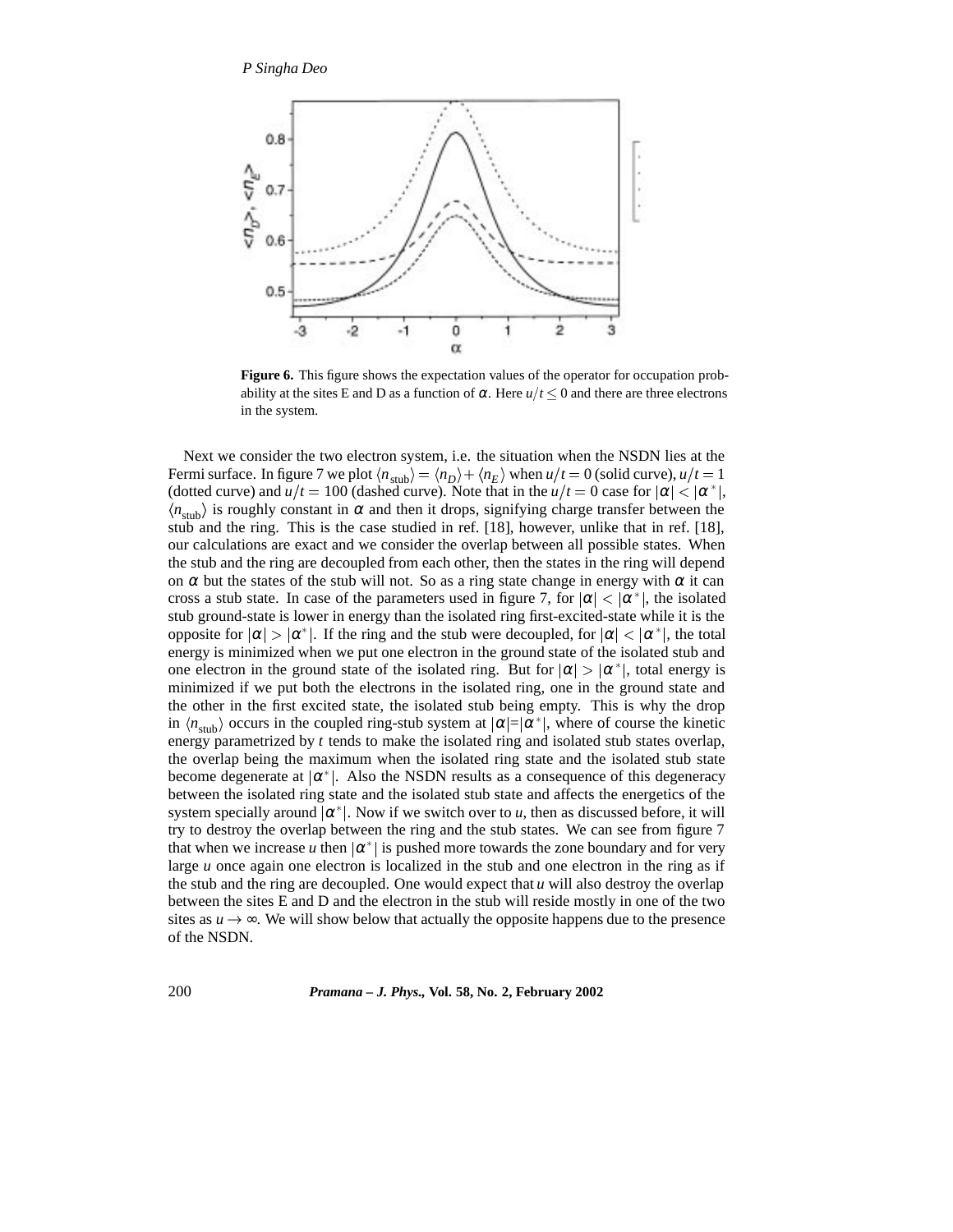

**Figure 7.** This figure shows the sum of the expectation values of the operator for occupation probability at the sites E and D as a function of α. Here  $u/t \geq 0$  and there are two electrons in the system.



**Figure 8.** This figure shows the expectation values of the operator for occupation probability at the sites E and D as a function of  $\alpha$ . Here  $u/t \geq 0$  and there are two electrons in the system.

In figure 8, we plot  $\langle n_D \rangle$  (dotted curve) and  $\langle n_E \rangle$  (short-dashed curve), when  $u/t = 0$ , for the two-electron system. We then consider a situation when  $u$  is small and charge transfer between the ring and the stub is not important. When  $u/t = 1$ , then  $\langle n_D \rangle$  is given by the thin solid curve while  $\langle n_E \rangle$  is given by the long-dashed curve. One can see that *u* has decreased  $\langle n_p \rangle$  and enhanced  $\langle n_E \rangle$  thereby distributing the electrons evenly between the two sites.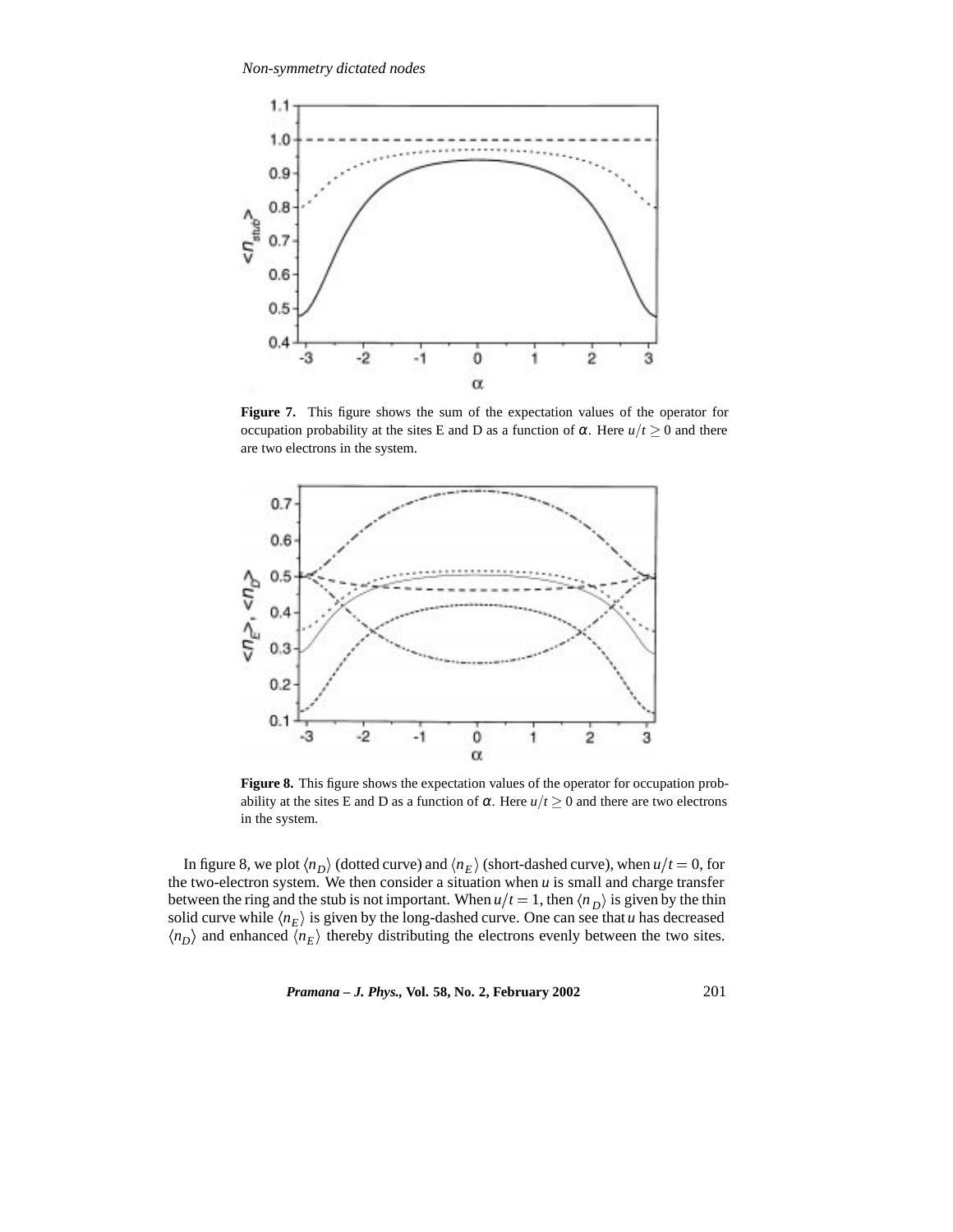# *P Singha Deo*

That is a repulsive interaction between nearest neighbors is enhancing the overlap rather than destroying the overlap between these two nearest neighbor sites. One can actually see that the solid curve and the dashed curve are equal to each other around  $|\alpha^*|$ , i.e., when the single particle states of the isolated ring and the isolated stub are degenerate to each other and result in a NSDN at that energy. Now let us consider a situation when  $u$  is very large and hence the stub and the ring has one electron each and there is absolutely no charge transfer between the stub and the ring. When  $u/t = 100$ , then  $\langle n_h \rangle$  is given by the dashdotted curve, while  $\langle n_E \rangle$  is given by the dot-dot-dashed curve. For infinite *u*, when the NSDN is pushed to the extreme end of the zone boundary, i.e.  $|\alpha^*| = \pi$ , and one electron is completely localized in the stub, then at  $|\alpha^*| = \pi$ , once again  $\langle n_D \rangle = \langle n_E \rangle$ . For such large values of  $u$ , at small  $\alpha$  it can be seen that the electron in the stub mostly reside at the site D as expected but not at  $\alpha = \alpha^*$ .

The reason is as follows: The NSDN costs a lot of energy, and if the system can get rid of this NSDN then it gains in energy. When interaction is increased, then the stub electron has two options. Firstly, it can mostly reside in the the site D in order to reduce the interaction energy, but this does not help it to remove the NSDN. The NSDN merely moves into the stub and resides at site E rather than the site C. The other option is that the electron in the stub resides equally in the sites E and D, and the NSDN is pushed above the Fermi energy and does not affect the energetics of the system. The interacting electrons can now be thought to be moving in an effective potential, and the single particle states of the effective potential are like the states of an isolated stub and an isolated ring, with one electron in each of them. But the effective potential is such that the electron in the ring and the electron in the stub are nowhere degenerate. The degeneracy is removed by the way in which *u* renormalized the real potential to give the effective potential. This renormalization, populates the two stub sites equally and raises the energy of the electron localized in the stub with respect to the electron localized in the ring, such that the stub electron and the ring electron are not degenerate at any flux. In the absence of the degeneracy, the NSDN also do not exist or rather becomes marginal as in this case. The NSDN can be pushed to the extreme zone boundary but cannot be pushed beyond that for the presence of a gap in the spectrum. However large *u* we choose we see some effect of the NSDN. But in a system with a continuous spectrum it would be possible to remove the NSDN completely.

Thus we find that repulsive interaction in the presence of NSDN can result in some features that are typically like that of the attractive interaction between electrons. In this respect one may recall the fact that in a BCS superconductor also electrons can exhibit an attractive interaction between each other. They interact via an effective potential that is actually negative. Whereas in the present case studied by us, there is no effective potential that is negative. The interacting system always has a free energy higher than that of the non-interacting system, in the presence as well as in the absence of the NSDN. However, in the presence of the NSDN, the qualitative behavior of electron correlation effects is like that of an attractive potential. It is seen in high  $T_c$  superconductors, that electrons form pairs while there is no trace of any attraction between them. So probably one should study the possibilities of NSDN in two dimensional lattices.

The system considered here (i.e., three sites in the ring, two sites in the stub and 2 electrons in the whole system) gives a very good picture of the competition between repulsive interaction between electrons and NSDN. In larger systems, where the electrons tend to have greater degrees of freedom, the charge transfer between the ring and the stub often hides the effect. Numerical calculation suggest that the effect is still present but it is often